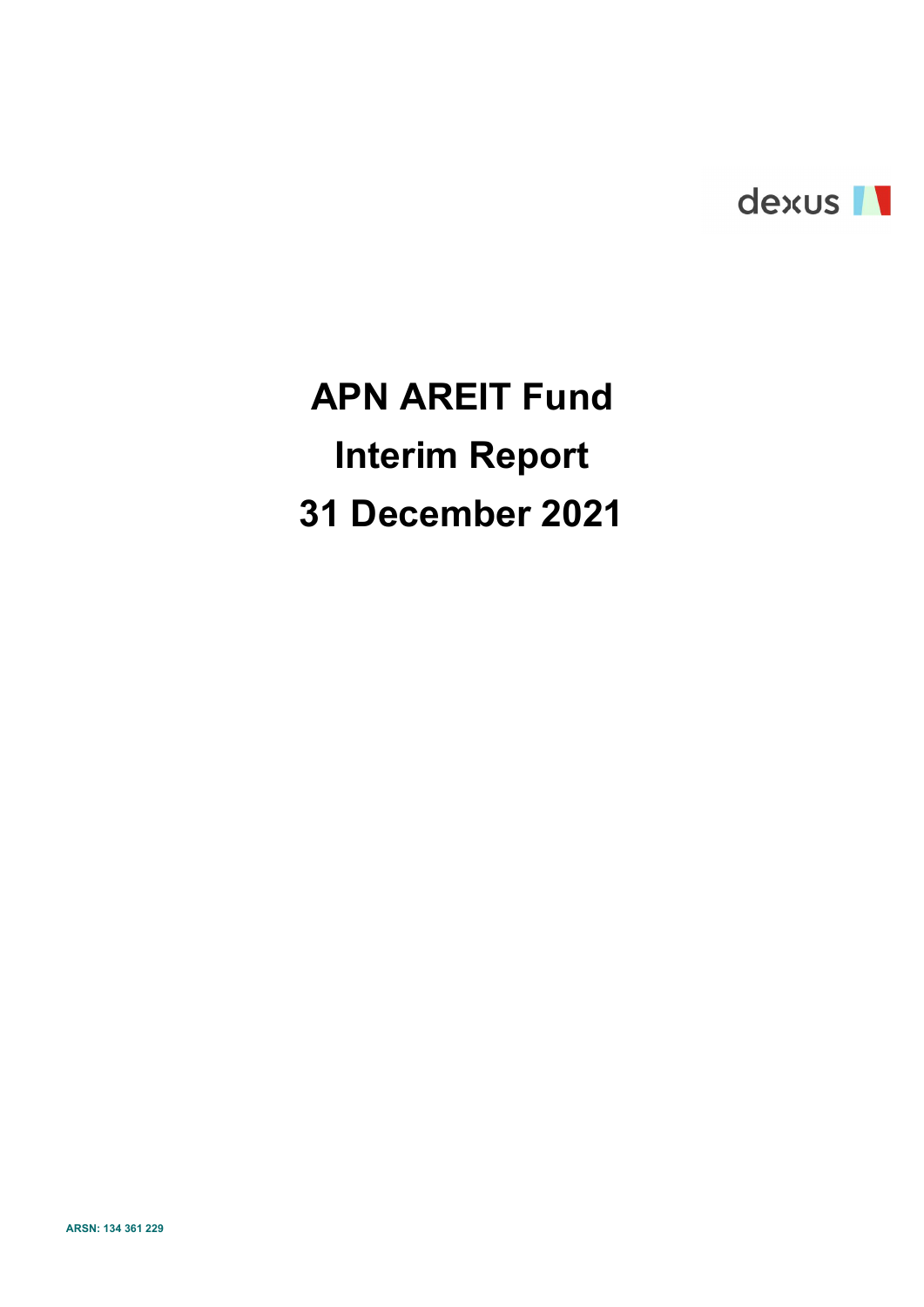## **Contents**

| HY22 Operating and Financial Review      | $\overline{2}$ |
|------------------------------------------|----------------|
| Directors' Report                        | 3              |
| Auditor's Independence Declaration       | 5              |
| Statement of Comprehensive Income        | 6              |
| <b>Statement of Financial Position</b>   | 7              |
| Statement of Changes in Equity           | 8              |
| <b>Statement of Cash Flows</b>           | 9              |
| Notes to the Financial Statements        | 10             |
| Fund performance                         | 12             |
| Note 1<br>Operating segments             | 12             |
| Note 2<br>Distributions paid and payable | 12             |
| Capital structure and risk management    | 13             |
| Note 3<br>Fair value measurement         | 13             |
| Note 4<br>Commitments and contingencies  | 13             |
| Note 5<br>Contributed equity             | 14             |
| Other disclosures                        | 15             |
| Note 6<br>Related party transactions     | 15             |
| Subsequent events<br>Note 7              | 16             |
| Directors' Declaration                   | 17             |
| Independent Auditor's Review Report      | 18             |

APN AREIT Fund (the Fund) is a registered managed investment scheme domiciled in Australia that invests in a portfolio of listed Australian Real Estate Investment Trusts (AREITs). Dexus Asset Management Limited (DXAM, previously known as APN Funds Management Limited) is the Responsible Entity and Manager of the Fund. The registered office of the Fund and its principal place of business is Level 30, 101 Collins Street, Melbourne, VIC 3000.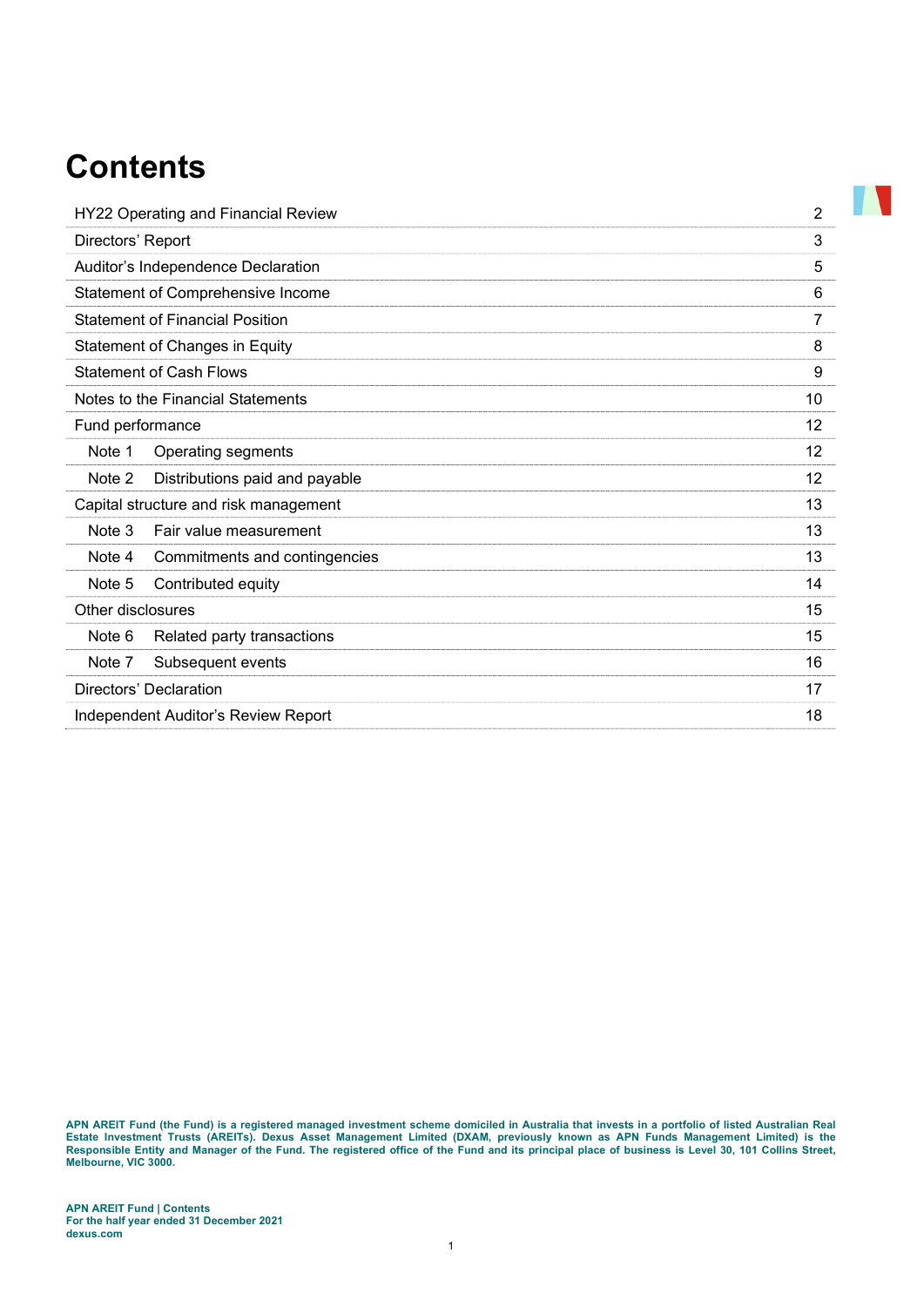## HY22 Operating and Financial Review

#### **Strategy**

The principal activity of the Fund is to invest in Australian Securities Exchange ("ASX") listed Australian Real Estate Investment Trusts ("AREITs") and cash/fixed interest instruments (including certificates of deposit, bank bills and other-cash like instruments held with Australian authorised deposit-taking institutions). The investment return objective is to provide investors with a consistent, relatively high level of income combined with some capital growth.

#### Review of operations - market update

The broader AREIT market recovery continued over 2021, gaining momentum over the latter part of the year. The AREIT index returned 27.0% for the calendar year, outperforming the broader equity market (17.5%) by a considerable 9.5%. AREITs were the second best performing sector behind telecommunications services, validating those who remained invested through the initial pandemic panic and rewarding the opportunistic who took the opportunity to invest in quality Australian real estate at relatively low prices.

Outperformance in 2021 was driven by the investment themes of funds management growth and the demand for industrial (41.6% return over the year) and specialised (40.2% return) real estate which were also standouts in 2020. Pleasingly, there has also been a solid recovery in the sectors most impacted by COVID-19 even though uncertainty remains. Investors are looking through these short term impacts and recognising value opportunities still exist, hence the retail (17.5%) and office (20.2%) sectors came back into favour. This was evidenced through real estate transactional volumes of \$51bn which were up significantly from 2020, and over 22% higher than the previous record set back in 2019 with large capital flow coming into all sectors.

The performance in retail remains divergent with neighbourhood shopping centre landlords returning 23% over the year 2021 as investor demand for solid cash flows remained strong, pushing asset values higher. Large format retail was also keenly sought, a retail beneficiary of COVID-19 saw several assets trade well above book values with Aventus (AVN) the only specialist in this space returning 39% over the year. Non-discretionary and CBD retail continues to struggle with new COVID-19 variants drawing out the recovery, but it has provided solid returns (Scentre Group (SCG) 19.8%, Vicinity (VCX) 9.8%) supported by a wave of transactional evidence suggesting asset values have reached a trough.

The barriers for entry for assets of this nature remain extremely high compared to other asset types, with significant mixed-use potential and large land banks meaning those investing for the long term should be rewarded.

#### Financial result

The results of the operations of the Fund are disclosed in the Statement of Comprehensive Income. The Fund's total comprehensive income was \$128,298,000 for the half year ended 31 December 2021 (31 December 2020: \$140,075,000). The Fund continued to manage its assets in accordance with its governing documents and the Constitution.

#### Overview and outlook

2022 is a year of significant potential for the AREIT sector. While interest rates remain low in the short term there is clearly potential for increases; with inflation at significantly higher levels than recent years, combined with the significant pressure on supply chains and employment which is underpinning price and wages growth. However, this is partially mitigated as AREITs have average debt expiries of over five years meaning a relatively small percentage of their overall debt is subject to refinancing in coming years. A potential benefit of higher rates is that they may receive more income through inflation linked leases boosted by a recovering economy. Add to this a recovery in the tourism and international education sectors along with the resumption in immigration and there are a range of economic levers that are expected to underpin growth in the AREIT sector in coming years.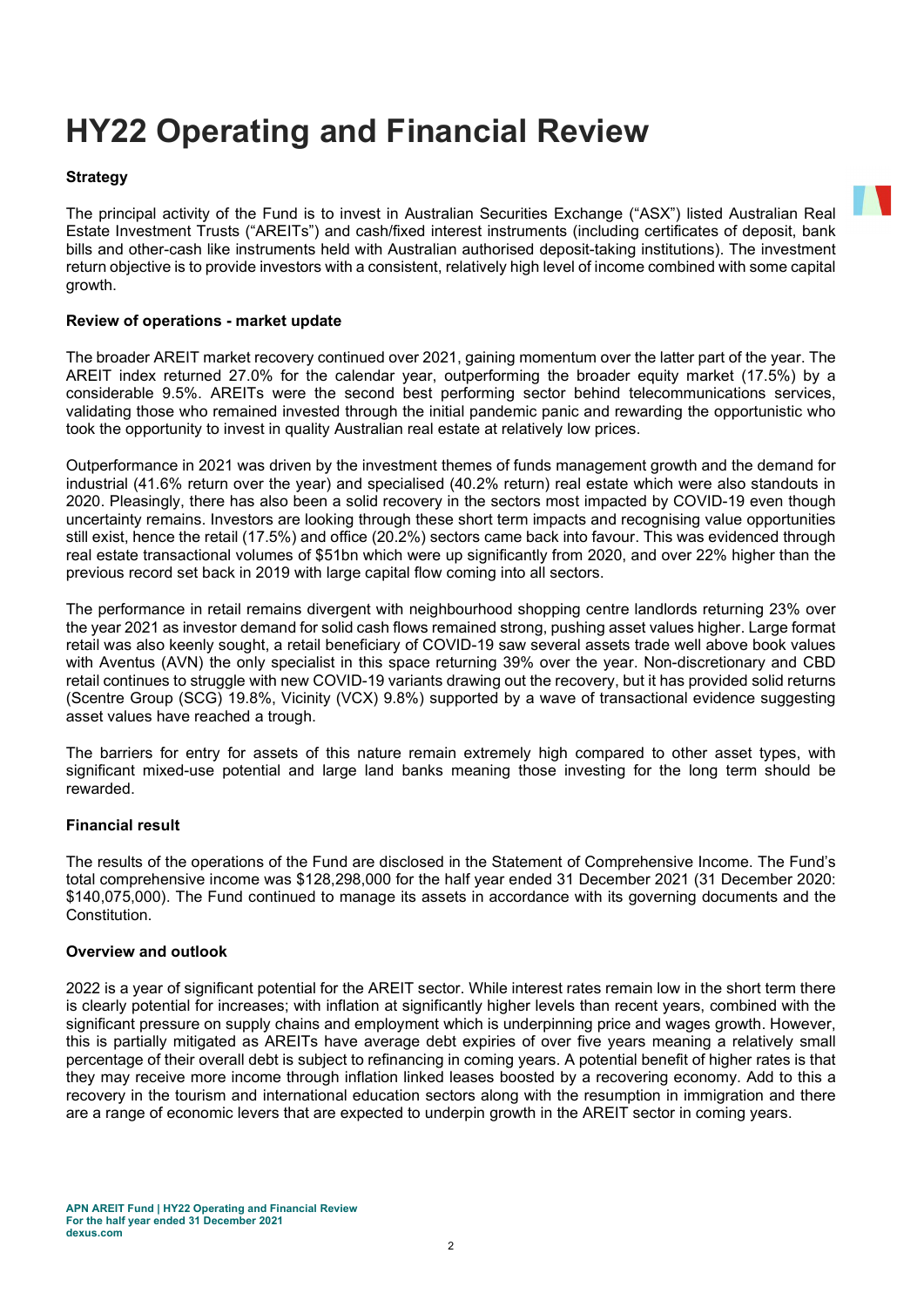## Directors' Report

The Directors of Dexus Asset Management Limited (DXAM, previously known as APN Funds Management Limited) as the Responsible Entity of APN AREIT Fund present their Directors' Report together with the interim Financial Statements for the half year ended 31 December 2021.

## **Directors**

The following persons were Directors of DXAM at all times during the half year and to the date of this Directors' Report, unless otherwise stated:

| <b>Directors</b>                                                                   | <b>Appointed</b> |
|------------------------------------------------------------------------------------|------------------|
| Geoff Brunsdon AM, B.Com, CA, F Fin, FAICD <sup>1</sup>                            | 19 October 2009  |
| Howard Brenchley, BEc                                                              | 16 March 1998    |
| Jennifer Horrigan, BBus, GradDipMgt, GradDipAppFin, MAICD                          | 30 April 2012    |
| Michael Johnstone, BTRP, LS, AMP (Harvard)                                         | 25 November 2009 |
| Deborah Coakley, BBus, GAICD <sup>2</sup>                                          | 19 August 2021   |
| Joseph De Rango, BCom, BBIS (IBL), MAICD - Alternate Director for Howard Brenchley | 2 September 2019 |
|                                                                                    |                  |

1. On 2 February 2022, Mr Brunsdon announced his resignation from the DXAM Board effective 28 February 2022.

2. Ms Coakley was appointed an Executive Director on 19 August 2021.

## Principal activities

The Fund is a registered managed investment scheme domiciled in Australia. The principal activity of the Fund is to invest in Australian Securities Exchange ("ASX") listed Australian Real Estate Investment Trusts ("AREITs") and cash/fixed interest instruments (including certificates of deposit, bank bills and other-cash like instruments held with Australian authorised deposit-taking institutions). There has been no significant change in the activities of the Fund during the half year period. The Fund did not have any employees during the period.

## Review of results and operations

Information on the operations and financial position of the Fund and its business strategies and prospects is set out in the operating and financial review on page 2 of this Interim Report.

## Significant changes in the state of affairs

During the six months to 31 December 2021, the Fund had the following significant changes in its state of affairs:

1. On 13 August 2021, Dexus PG Limited (DXPG, previously APN Property Group Limited or APN), the ultimate and immediate parent entity of DXAM was acquired by Dexus Nominee Pty Limited (an entity controlled by Dexus, listed on the ASX under code "DXS"). Accordingly, APN and its controlled entities are now wholly owned subsidiaries of Dexus.

## **Distributions**

Distributions of \$26,761,000 were declared by the Fund during the half year ended 31 December 2021 (31 December 2020: \$28,466,000).

Details of distributions paid and/or payable during the half year are outlined in note 2 of the interim Financial Statements.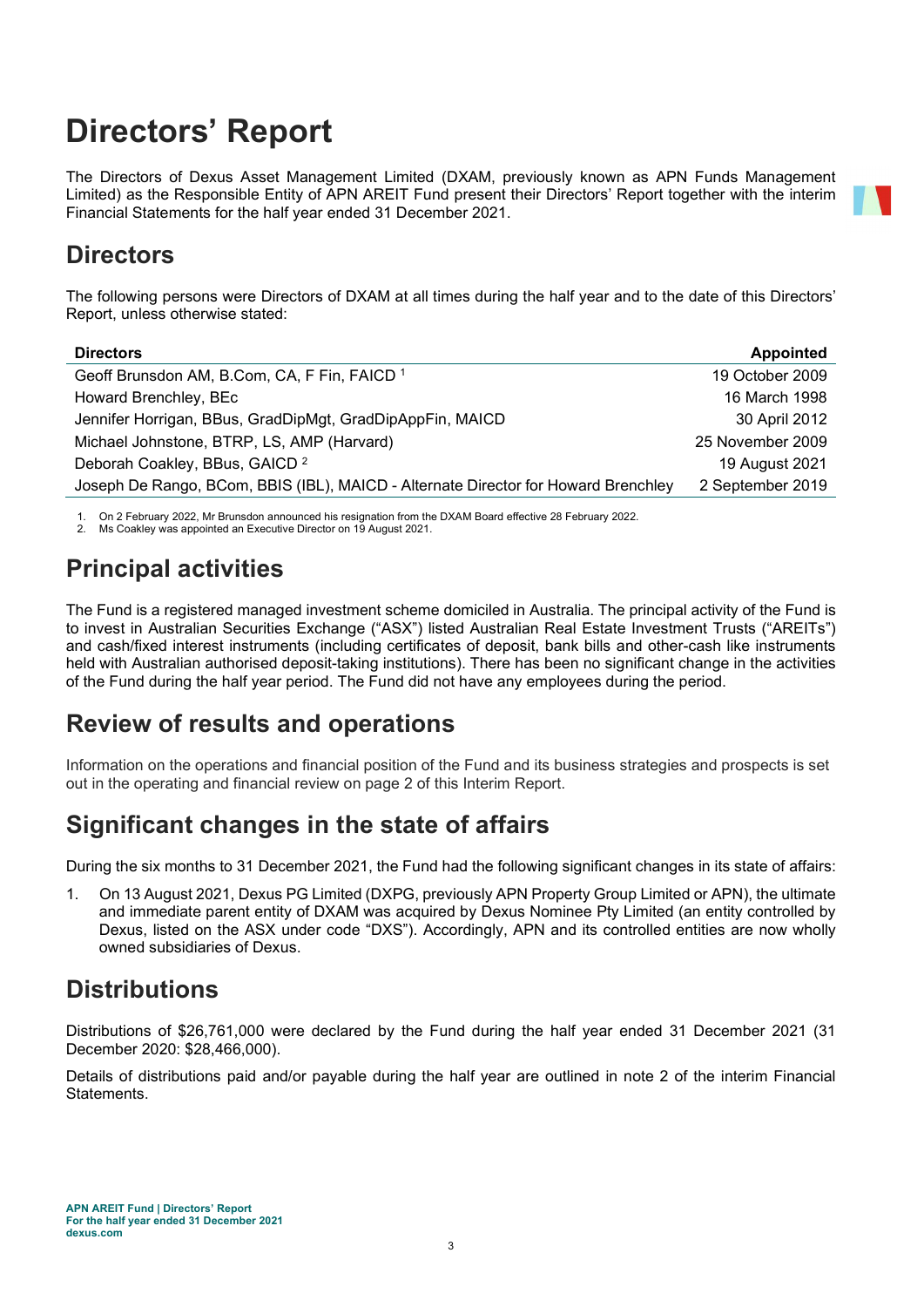## Auditor's Independence Declaration

A copy of the external Auditor's Independence Declaration, as required under section 307C of the Corporations Act 2001 is set out on page 5.

### Rounding of amounts and currency



As the Fund is an entity of the kind referred to in ASIC Corporations (Rounding in Financial/Directors' Reports) Instrument 2016/191, the Directors have chosen to round amounts in this Directors' Report and the accompanying interim Financial Statements to the nearest thousand dollars, unless otherwise indicated. All figures in this Directors' Report and the interim Financial Statements, except where otherwise stated, are expressed in Australian dollars.

## Directors' authorisation

The Directors' Report is made in accordance with a resolution of the Directors. The interim Financial Statements were authorised for issue by the Directors on 23 February 2022.

Geoff Brunsdon AM

Chair

23 February 2022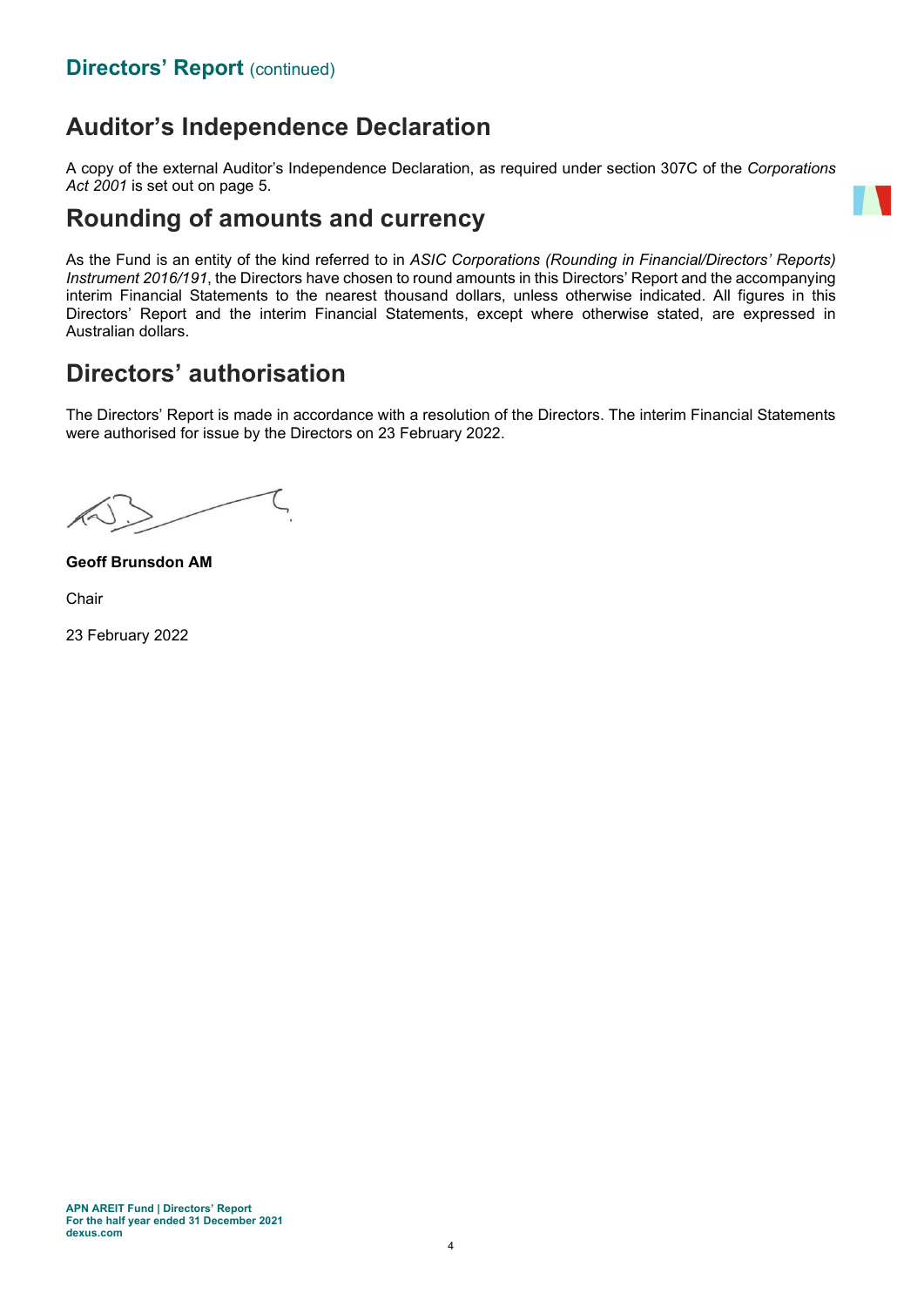

### Auditor's Independence Declaration

As lead auditor for the review of APN AREIT Fund for the half-year ended 31 December 2021, I declare that to the best of my knowledge and belief, there have been:

- (a) no contraventions of the auditor independence requirements of the *Corporations Act 2001* in relation to the review; and
- (b) no contraventions of any applicable code of professional conduct in relation to the review.

Samaniha fotmow

Samantha Johnson Sydney Sydney Sydney Sydney Sydney Sydney Sydney Sydney Sydney Sydney Sydney Sydney Sydney Sydney Partner PricewaterhouseCoopers

23 February 2022

PricewaterhouseCoopers, ABN 52 780 433 757

One International Towers Sydney, Watermans Quay, Barangaroo, GPO BOX 2650, SYDNEY NSW 2001 T: +61 2 8266 0000, F: +61 2 8266 9999, www.pwc.com.au

Level 11, 1PSQ, 169 Macquarie Street, Parramatta NSW 2150, PO Box 1155 Parramatta NSW 2124 T: +61 2 9659 2476, F: +61 2 8266 9999, www.pwc.com.au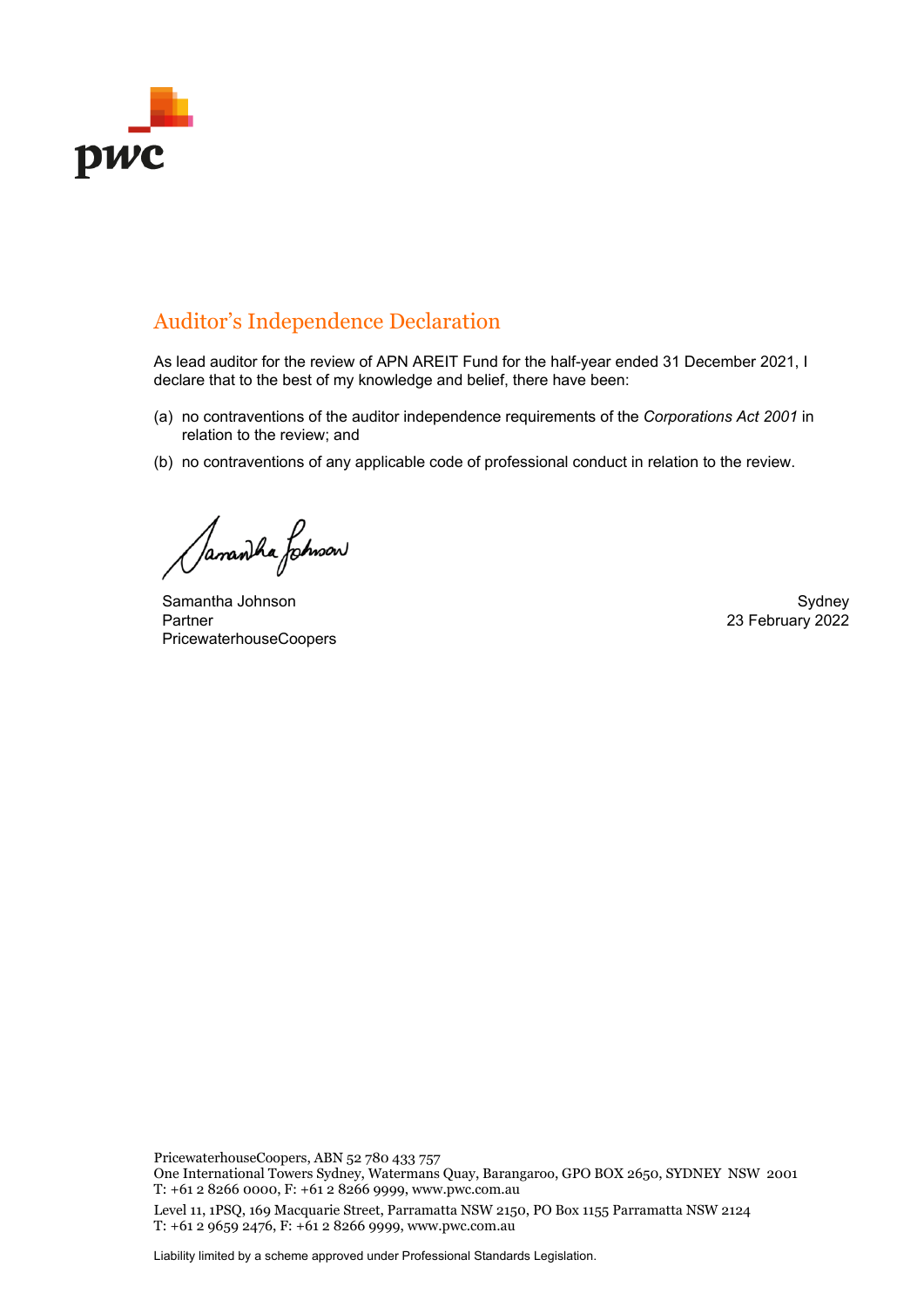## Statement of Comprehensive Income

### For the half year ended 31 December 2021

|                                                                              | 31 Dec 2021 | 31 Dec 2020 |
|------------------------------------------------------------------------------|-------------|-------------|
|                                                                              | \$'000      | \$'000      |
| <b>Revenue from ordinary activities</b>                                      |             |             |
| Distribution income                                                          | 24,653      | 20,452      |
| Interest income                                                              | 3           | 12          |
| Total revenue from ordinary activities                                       | 24,656      | 20,464      |
| Other income                                                                 |             |             |
| Net fair value gain on financial assets at fair value through profit or loss | 108,310     | 123,855     |
| Other income                                                                 | 10          |             |
| Total other income                                                           | 108,320     | 123,855     |
| Total income                                                                 | 132,976     | 144,319     |
| <b>Expenses</b>                                                              |             |             |
| Management fees                                                              | (3, 125)    | (2,770)     |
| Other expenses                                                               | (1, 553)    | (1, 474)    |
| <b>Total expenses</b>                                                        | (4,678)     | (4,244)     |
| Profit for the period                                                        | 128,298     | 140,075     |
| Other comprehensive income                                                   |             |             |
| Total comprehensive income for the period                                    | 128,298     | 140,075     |

The above Statement of Comprehensive Income should be read in conjunction with the accompanying notes.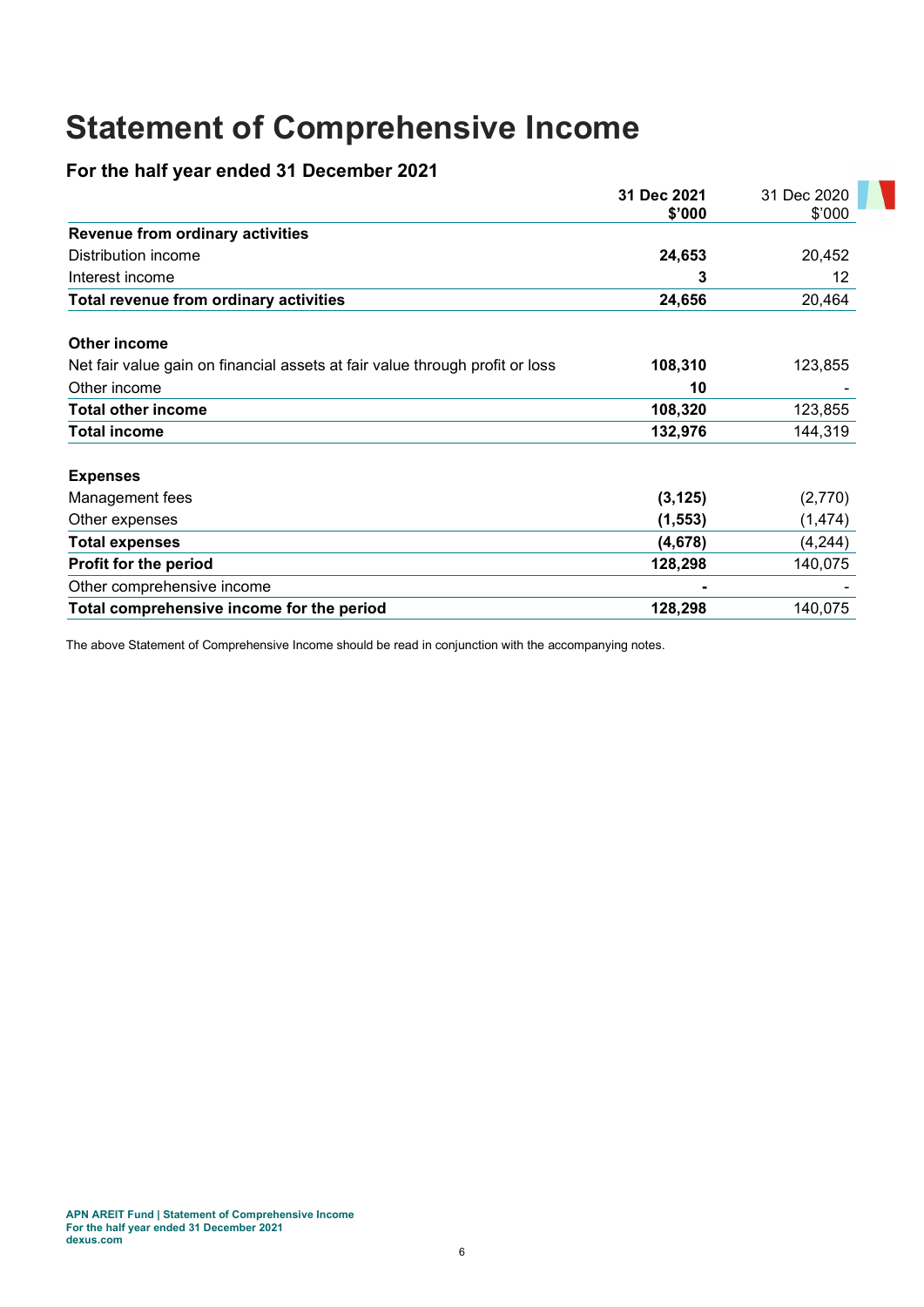## Statement of Financial Position

As at 31 December 2021

|                                                       |             | 31 Dec 2021 | 30 Jun 2021 |
|-------------------------------------------------------|-------------|-------------|-------------|
|                                                       | <b>Note</b> | \$'000      | \$'000      |
| <b>Current assets</b>                                 |             |             |             |
| Cash and cash equivalents                             |             | 11,219      | 26,980      |
| Distributions receivable                              |             | 14,351      | 16,661      |
| Trade and other receivables                           |             | 463         | 647         |
| Financial assets at fair value through profit or loss |             | 1,046,062   | 978,064     |
| <b>Total assets</b>                                   |             | 1,072,095   | 1,022,352   |
| <b>Current liabilities</b>                            |             |             |             |
| Trade and other payables                              |             | (906)       | (2,060)     |
| Distributions payable                                 | 2           | (4, 369)    | (4,588)     |
| Redemptions payable                                   |             | (69)        | (659)       |
| <b>Total liabilities</b>                              |             | (5, 344)    | (7, 307)    |
| Net assets attributable to unitholders                |             | 1,066,751   | 1,015,045   |
| <b>Equity</b>                                         |             |             |             |
| Contributed equity                                    | 5           | 875,244     | 925,075     |
| Retained earnings                                     |             | 191,507     | 89,970      |
| <b>Total equity</b>                                   |             | 1,066,751   | 1,015,045   |

A.

The above Statement of Financial Position should be read in conjunction with the accompanying notes.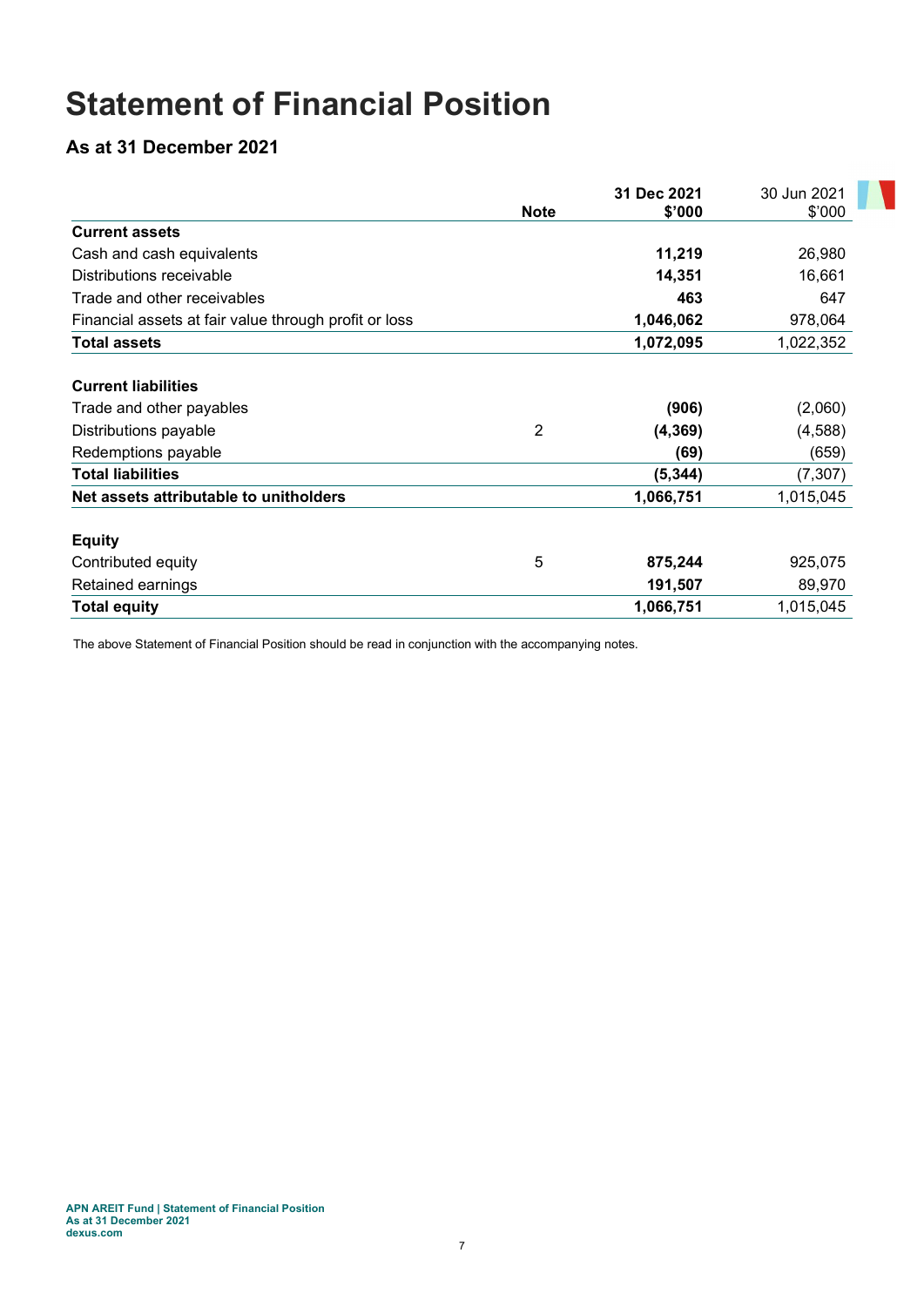## Statement of Changes in Equity

For the half year ended 31 December 2021

|                                                           |             | <b>Contributed</b><br>equity | <b>Retained</b><br>earnings /<br>(losses) | <b>Total</b> |
|-----------------------------------------------------------|-------------|------------------------------|-------------------------------------------|--------------|
|                                                           | <b>Note</b> | \$'000                       | \$'000                                    | \$'000       |
| Balance at 1 July 2020                                    |             | 985,383                      | (88, 373)                                 | 897,010      |
| Profit for the period                                     |             |                              | 140,075                                   | 140,075      |
| Other comprehensive income                                |             |                              |                                           |              |
| Total comprehensive income for the period                 |             |                              | 140,075                                   | 140,075      |
| Unit applications                                         | 5           | 71,395                       |                                           | 71,395       |
| Unit redemptions                                          | 5           | (111, 954)                   |                                           | (111, 954)   |
| Units issued upon reinvestment of distributions           | 5           | 7,799                        |                                           | 7,799        |
| Distributions paid or payable                             | 2           |                              | (28, 466)                                 | (28, 466)    |
| Transactions with owners in their capacity as unitholders |             | (32,760)                     | (28, 466)                                 | (61, 226)    |
| <b>Balance at 31 December 2020</b>                        |             | 952,623                      | 23,236                                    | 975,859      |
| Balance at 1 July 2021                                    |             | 925,075                      | 89,970                                    | 1,015,045    |
| Profit for the period                                     |             |                              | 128,298                                   | 128,298      |
| Other comprehensive income                                |             |                              |                                           |              |
| Total comprehensive income for the period                 |             |                              | 128,298                                   | 128,298      |
| Unit applications                                         | 5           | 64,455                       |                                           | 64,455       |
| Unit redemptions                                          | 5           | (120, 177)                   |                                           | (120, 177)   |
| Units issued upon reinvestment of distributions           | 5           | 5,891                        |                                           | 5,891        |
| Distributions paid or payable                             | 2           |                              | (26, 761)                                 | (26, 761)    |
| Transactions with owners in their capacity as unitholders |             | (49, 831)                    | (26, 761)                                 | (76, 592)    |
| <b>Balance at 31 December 2021</b>                        |             | 875,244                      | 191,507                                   | 1,066,751    |

The above Statement of Changes in Equity should be read in conjunction with the accompanying notes.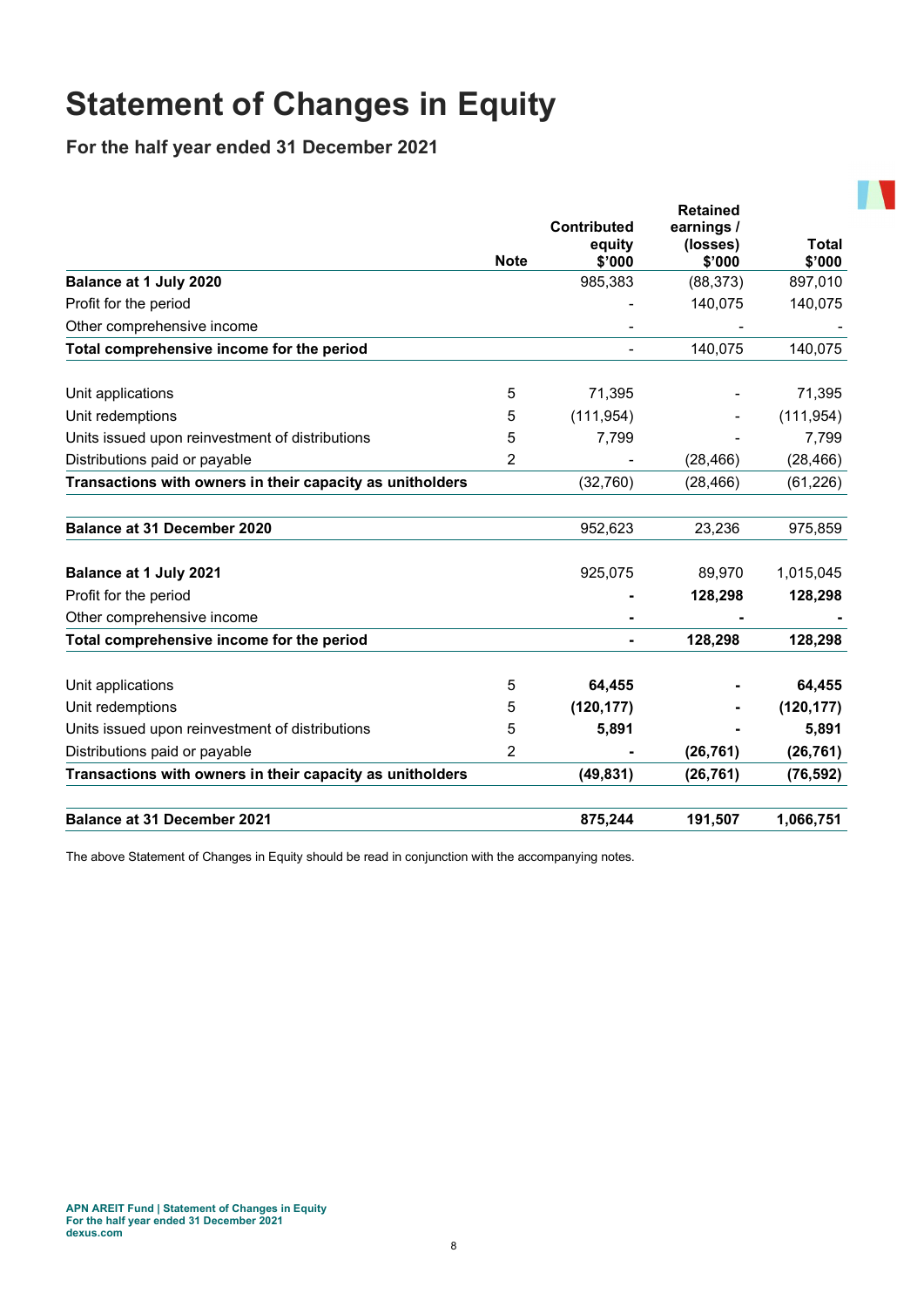## Statement of Cash Flows

For the half year ended 31 December 2021

|                                                                                | 31 Dec 2021 | 31 Dec 2020 |
|--------------------------------------------------------------------------------|-------------|-------------|
|                                                                                | \$'000      | \$'000      |
| Cash flows from operating activities                                           |             |             |
| Receipts in the course of operations (inclusive of GST)                        | 26,973      | 20,027      |
| Payments in the course of operations (inclusive of GST)                        | (4, 548)    | (4, 184)    |
| Interest received                                                              | 3           | 15          |
| Net cash inflow/(outflow) from operating activities                            | 22,428      | 15,858      |
| Cash flows from investing activities                                           |             |             |
| Payments for financial assets at fair value through profit or loss             | (75, 903)   | (89,062)    |
| Proceeds from sale of financial assets at fair value through profit or<br>loss | 115,115     | 142,879     |
| Net cash inflow/(outflow) from investing activities                            | 39,212      | 53,817      |
| Cash flows from financing activities                                           |             |             |
| Proceeds from issue of units                                                   | 64,455      | 71,395      |
| Payments for redemption of units                                               | (120, 767)  | (112, 148)  |
| Distributions paid to unitholders                                              | (21, 089)   | (20, 847)   |
| Net cash inflow/(outflow) from financing activities                            | (77, 401)   | (61, 600)   |
| Net increase/(decrease) in cash and cash equivalents                           | (15, 761)   | 8,075       |
| Cash and cash equivalents at the beginning of the period                       | 26,980      | 6,569       |
| Cash and cash equivalents at the end of the period                             | 11,219      | 14,644      |

**TAN** 

The above Statement of Cash Flows should be read in conjunction with the accompanying notes.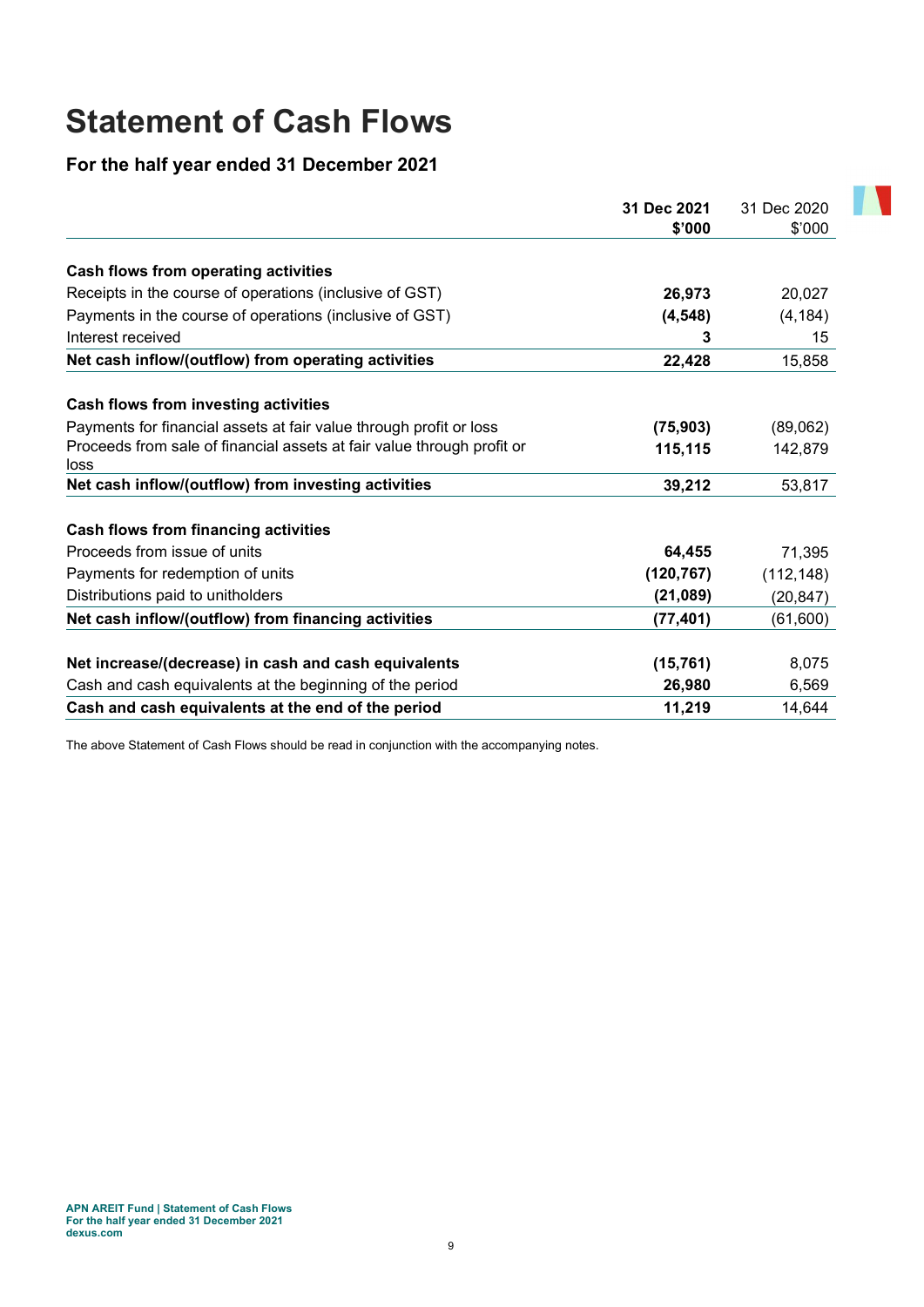## Notes to the Financial Statements

#### In this section

This section sets out the basis upon which the Fund's interim Financial Statements are prepared.

### Basis of preparation

These general purpose interim Financial Statements have been prepared in accordance with the requirements of the Constitution of the Fund, the Corporations Act 2001 and AASB 134 Interim Financial Reporting issued by the Australian Accounting Standards Board.

These interim Financial Statements do not include notes of the type normally included in an annual financial report. Accordingly, these interim Financial Statements should be read in conjunction with the annual Financial Statements for the year ended 30 June 2021.

The accounting policies and methods of computation adopted in the preparation of the interim Financial Statements are consistent with those adopted and disclosed in the Fund's annual Financial Statements for the financial year ended 30 June 2021. Those accounting policies are consistent with Australian Accounting Standards and with International Financial Reporting Standards. Where required, comparative information has been restated for consistency with the current period's presentation.

The interim Financial Statements are presented in Australian dollars, with all values rounded to the nearest thousand dollars in accordance with ASIC Corporations (Rounding in Financial/Directors' Reports) Instrument 2016/191, unless otherwise stated.

The interim Financial Statements have been prepared on a going concern basis using historical cost conventions, except for investments in listed equities which are recorded at fair value within Financial assets at fair value through profit or loss in the Statement of Financial Position.

The interim Financial Statements were authorised for issue by the Directors on 23 February 2022.

#### Going concern

The Directors of the Responsible Entity of the Fund remain of the opinion that the Fund can continue as a going concern considering its underlying investments are fully liquid, diversified and will be able to meet redemption requests as per the Fund's Product Disclosure Statement ("PDS").

The interim Financial Statements have therefore been prepared on a going concern basis.

#### Critical accounting estimates

The preparation of the interim Financial Statements requires the use of certain critical accounting estimates and management to exercise its judgement in the process of applying the Fund's accounting policies.

The economic impacts resulting from the Government imposed restrictions in a response to the COVID-19 pandemic, have the potential to impact various financial statement line items including financial assets at fair value through profit or loss and expenses.

The first half of the financial year saw the continuation of COVID-19 lockdowns in Sydney and Melbourne, which impacted the economy and the ability for business to trade normally. Despite this, the vaccine was successfully rolled out across Australia enabling the easing of restrictions before Christmas. Subsequently, the Omicron variant of COVID-19 continues to impact confidence, creating challenges in supply chains and delaying the new year return to the office which is expected to persist for the first quarter of 2022.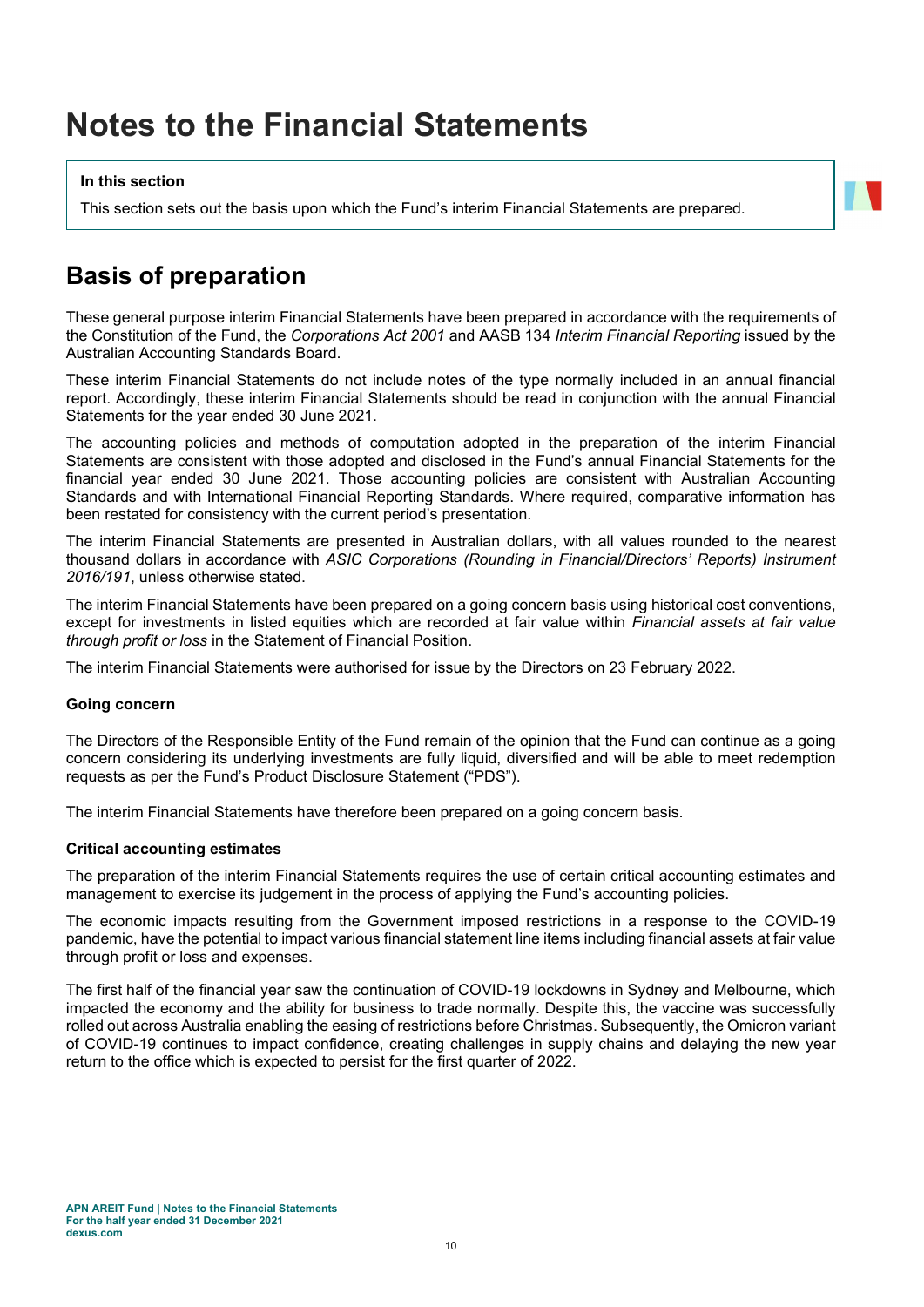### **Notes to the Financial Statements (continued)**

### **Basis of preparation (continued)**

#### Critical accounting estimates (continued)

In the process of applying the Fund's accounting policies, management has made a number of judgements and applied estimates in relation to COVID-19 related uncertainties. Other than these and the estimates and assumptions used for the measurement of items held at fair value such as certain financial instruments, no key assumptions concerning the future or other estimation of uncertainty at the end of each reporting period could have a significant risk of causing material adjustments to the interim Financial Statements. Whilst the COVID-19 pandemic may have impacted listed equity prices, it does not create any greater degree of judgement or estimate in financial reporting as prices of the Fund's investments are quoted in active markets.

For the majority of the Fund's financial instruments, quoted market prices are readily available. However, from time to time, certain financial instruments may be fair valued using other valuation techniques that are validated and reviewed periodically.

The Notes to the interim Financial Statements are organised into the following sections:

| <b>Fund performance</b>           | <b>Capital structure and risk</b><br>management | <b>Other disclosures</b>      |
|-----------------------------------|-------------------------------------------------|-------------------------------|
| 1. Operating segments             | 3. Fair value measurement                       | 6. Related party transactions |
| 2. Distributions paid and payable | 4. Commitments and<br>contingencies             | 7. Subsequent events          |
|                                   | 5. Contributed equity                           |                               |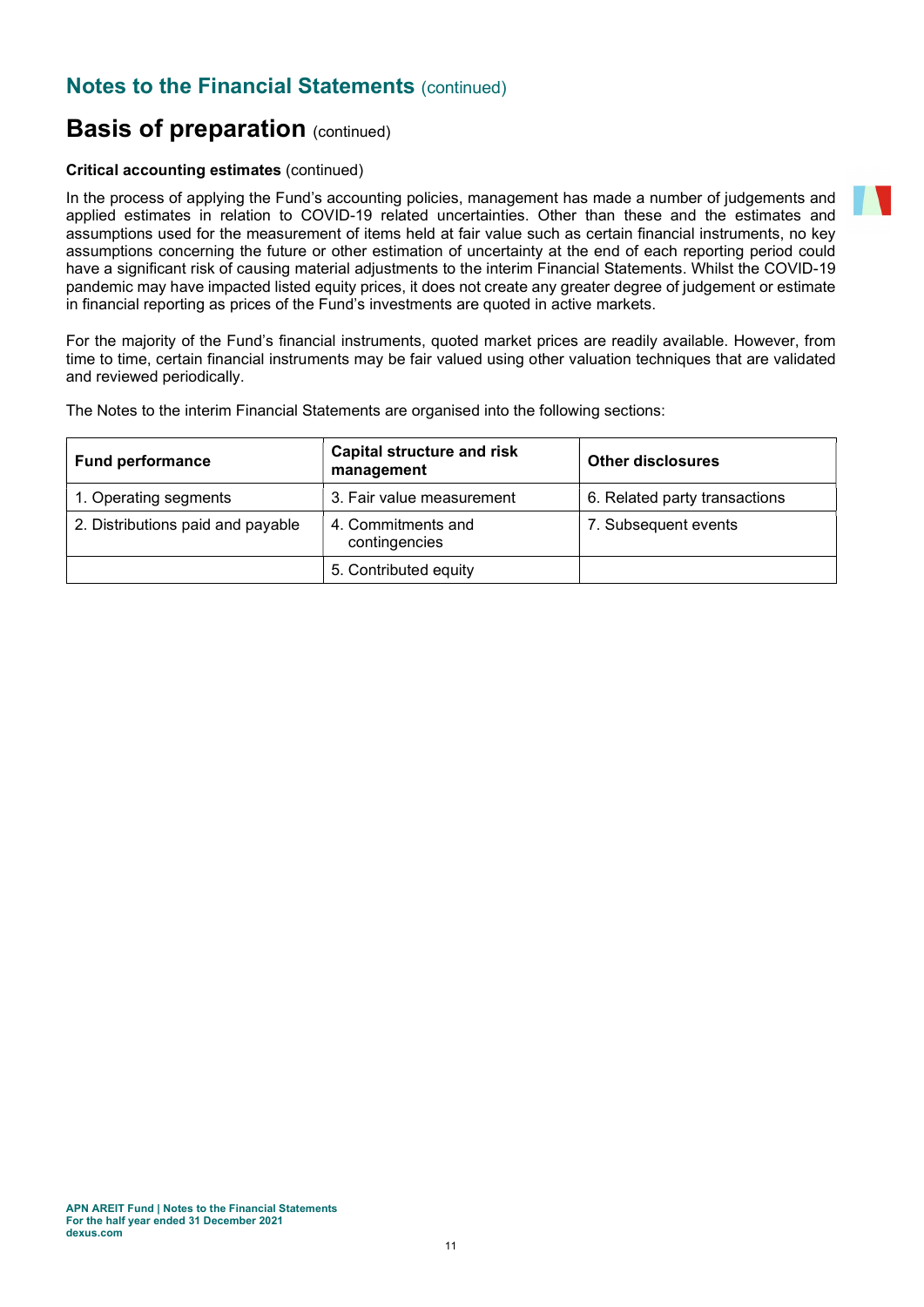## Fund performance

#### In this section

This section explains the results and performance of the Fund.

It provides additional information about those individual line items in the interim Financial Statements that the Directors of the Responsible Entity consider most relevant in the context of the operations of the Fund, including operating segments and distributions paid and payable.

## Note 1 Operating segments

The Fund derives its income in the form of distributions from listed property securities and is deemed to have only one operating segment which is consistent with the reporting reviewed by the chief operating decision makers.

## Note 2 Distributions paid and payable

|                                      | 31 Dec 2021              |        | 31 Dec 2020       |        |
|--------------------------------------|--------------------------|--------|-------------------|--------|
|                                      | <b>Cents per</b><br>unit | \$'000 | Cents per<br>unit | \$'000 |
| Distributions paid during the period | 3.4775                   | 22,392 | 3.4775            | 23,745 |
| Distributions payable                | 0.6955                   | 4.369  | 0.6955            | 4.721  |
| Total distributions paid and payable | 4.1730                   | 26,761 | 4.1730            | 28.466 |

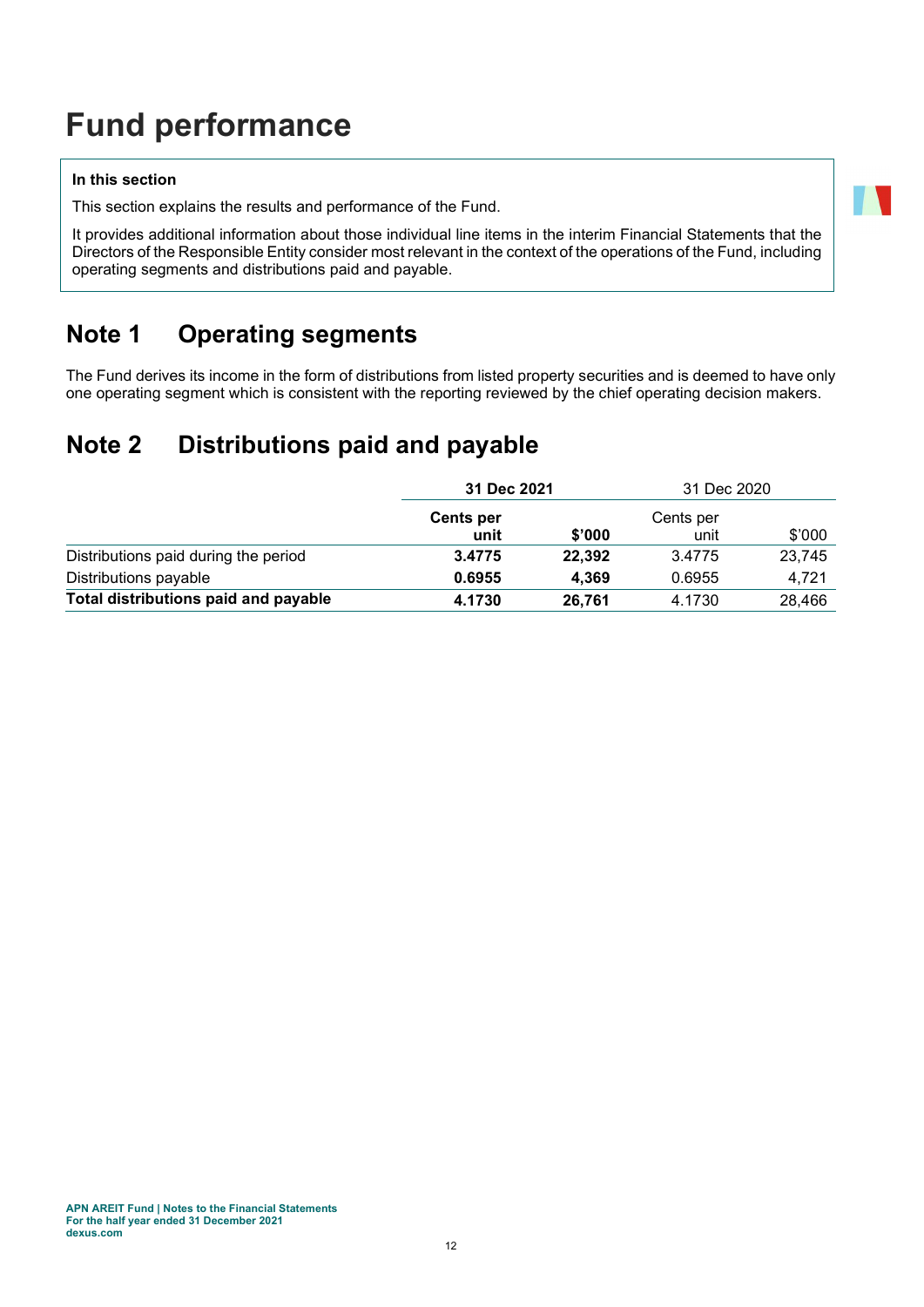## Capital structure and risk management

#### In this section

The Directors of the Responsible Entity determines the appropriate capital structure of the Fund, and how much is raised from unitholders (equity) in order to finance the Fund's activities both now and in the future. This capital structure is detailed in the following notes:

- Assets and liabilities: Fair value measurement in note 3 and Commitments and contingencies in note 4;
- Equity: Contributed equity in note 5.

### Note 3 Fair value measurement

The Fund uses the following methods in the determination and disclosure of the fair value of financial instruments:

Level 1: the fair value is calculated using quoted prices in active markets.

Level 2: the fair value is determined using inputs other than quoted prices included in Level 1 that are observable for the asset or liability, either directly (i.e., as prices) or indirectly (i.e., derived from prices).

Level 3: the fair value is estimated using inputs for the asset or liability that are not based on observable data.

All listed equities included within Financial assets recognised at fair value through profit or loss were measured at Level 1 for the periods presented in this report.

During the half year, there were no transfers between Level 1, 2 and 3 fair value measurements.

### Note 4 Commitments and contingencies

The Directors of the Responsible Entity are not aware of any commitments or contingent liabilities in relation to the Fund (30 June 2021: nil), other than those disclosed in the interim Financial Statements, which should be brought to the attention of unitholders as at the date of completion of this report.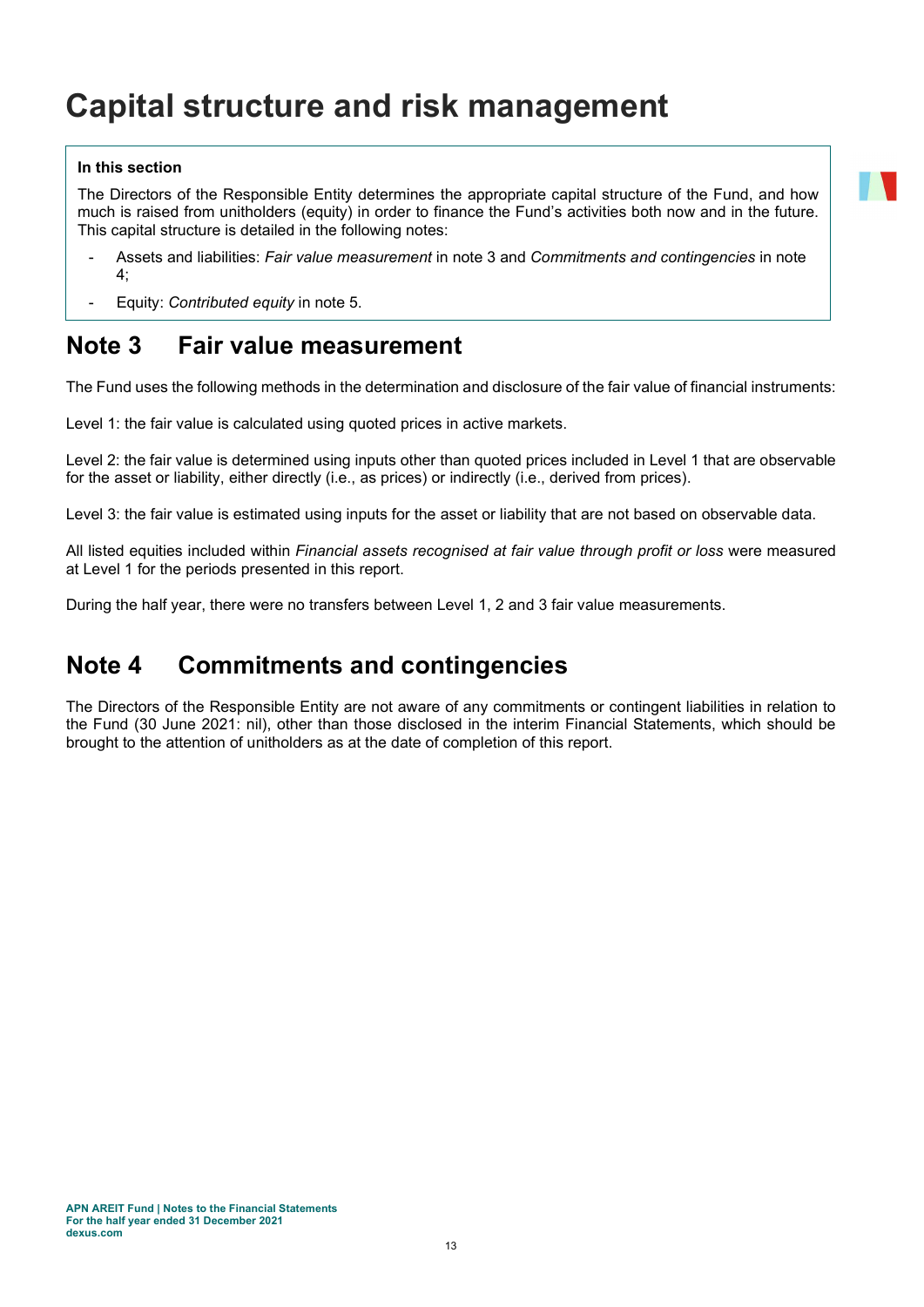## Note 5 Contributed equity

#### Carrying amount

|                                                 | 31 Dec 2021 | 31 Dec 2020 |
|-------------------------------------------------|-------------|-------------|
|                                                 | \$'000      | \$'000      |
| At the beginning of the period                  | 925,075     | 985,383     |
| Unit applications                               | 64,455      | 71,395      |
| Unit redemptions                                | (120, 177)  | (111, 954)  |
| Units issued upon reinvestment of distributions | 5.891       | 7.799       |
| At the end of the period                        | 875,244     | 952,623     |

**A** 

#### Number of units on issue

| 31 Dec 2020<br>No. |
|--------------------|
| 704,605,056        |
| 52,289,745         |
| (84,058,800)       |
| 5,920,836          |
| 678,756,837        |
|                    |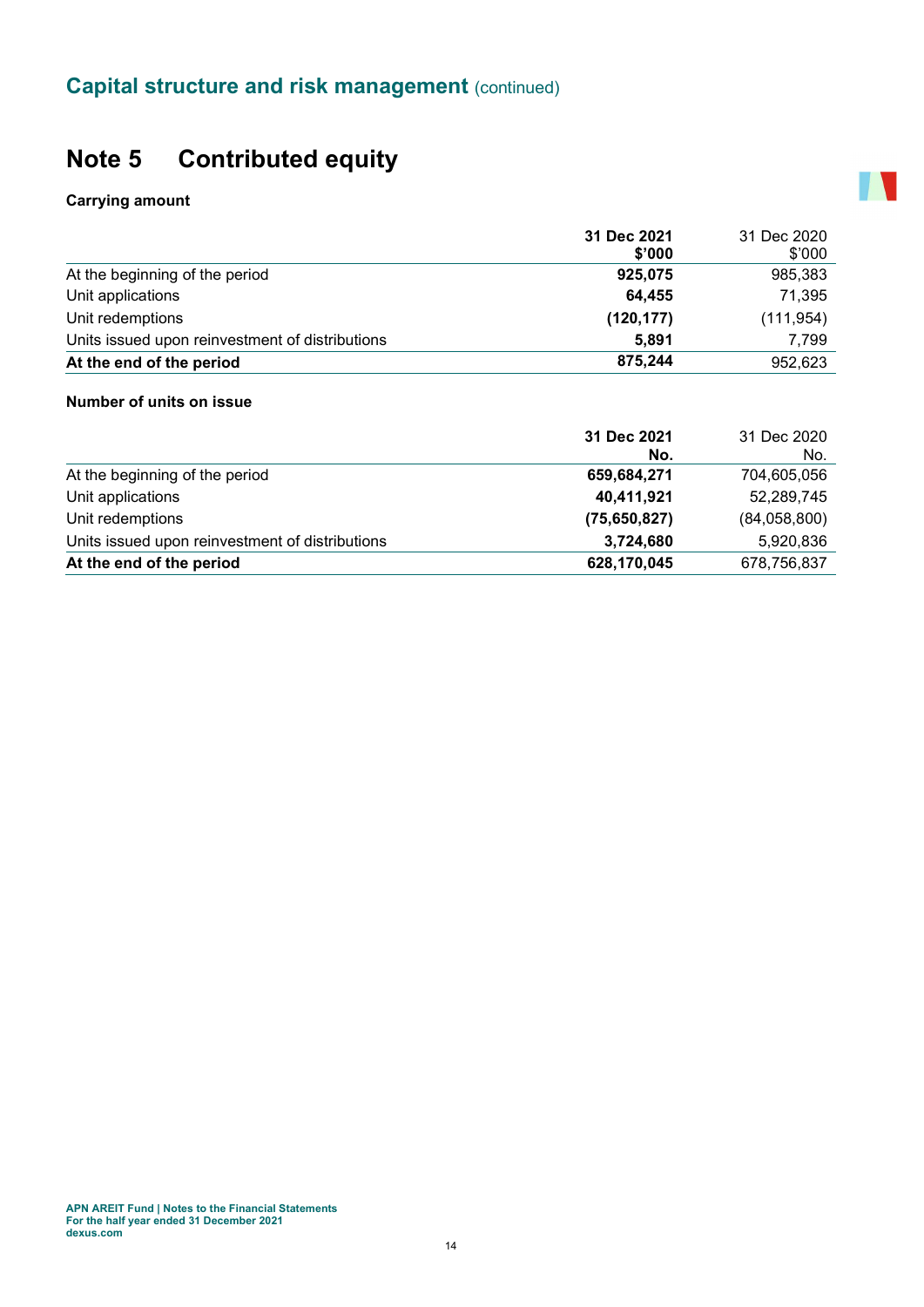## Other disclosures

#### In this section

This section includes other information that must be disclosed to comply with the Accounting Standards, the Corporations Act 2001 or the Corporations Regulations.

## Note 6 Related party transactions

#### Transactions with key management personnel

The Fund does not employ personnel in its own right. However, it is required to have a Responsible Entity to manage the activities of the Fund. As such there are no staff costs (including fees paid to Directors of the Responsible Entity) included in the Statement of Comprehensive Income.

#### Transactions with the Responsible Entity and related body corporates

The Responsible Entity and Manager of APN AREIT Fund is DXAM. On 13 August 2021, Dexus PG Limited (ACN 109 846 068), the ultimate and immediate parent entity of DXAM was acquired by Dexus Nominee Pty Limited (an entity controlled by Dexus). Effective from that date, APN and its controlled entities are wholly owned subsidiaries of Dexus. DXAM's immediate parent entity is Dexus PG Limited (previously APN Property Group Limited).

Accordingly, transactions with entities related to Dexus PG Limited are disclosed below:

|                                                     | <b>31 December 2021</b>        |                                     | 31 December 2020               |                                     |
|-----------------------------------------------------|--------------------------------|-------------------------------------|--------------------------------|-------------------------------------|
|                                                     | Paid /<br>(Received)<br>\$'000 | Payable /<br>(Receivable)<br>\$'000 | Paid /<br>(Received)<br>\$'000 | Payable /<br>(Receivable)<br>\$'000 |
| Management fees <sup>1</sup>                        | 2,780                          | 581                                 | 2,466                          | 532                                 |
| Registry fees <sup>1</sup>                          | 577                            | 118                                 | 535                            | 113                                 |
| Accounting fees <sup>1</sup>                        | 10                             | 10                                  | 10                             | 10                                  |
| Net expense recoveries and MER rebates <sup>2</sup> | (192)                          | (265)                               | (149)                          | (287)                               |
| Reimbursement of costs paid on behalf of the Fund   | 56                             | 5                                   | 79                             | 21                                  |
| <b>Distributions</b>                                | 3                              |                                     |                                |                                     |
| <b>Total</b>                                        | 3.234                          | 450                                 | 2.942                          | 389                                 |

1 Management fees, registry fees and accounting fees disclosed above excludes expense recoveries – Management Expense Ratio ("MER") rebates.

 $^{\rm 2}$  Net expense recoveries and MER rebates are presented net of the expenses that the Responsible Entity is entitled to recover as and when they are incurred in the Statement of Comprehensive Income.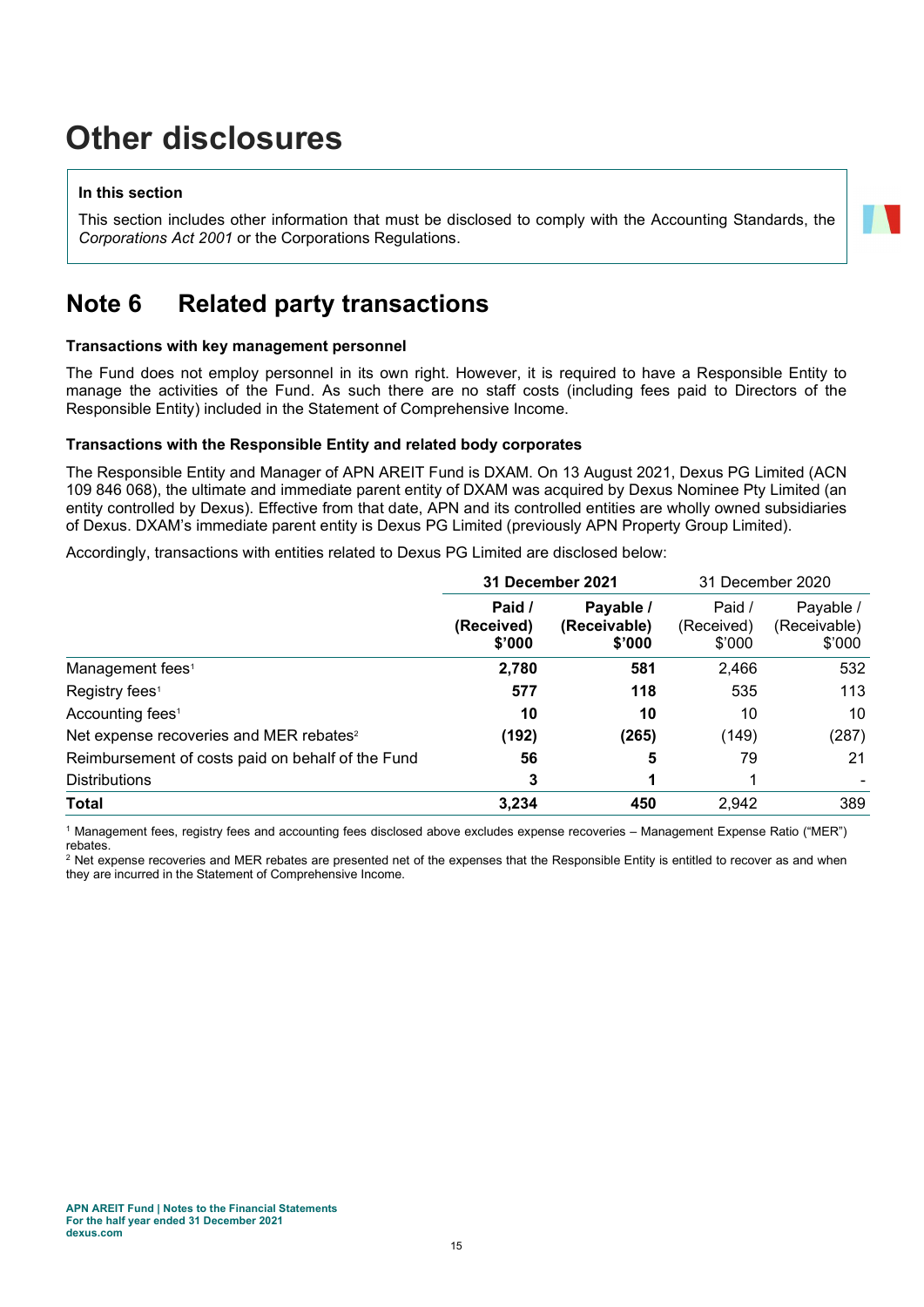## Note 6 Related party transactions (continued)

#### Unitholdings and associated transactions with related parties

The Responsible Entity, its key management personnel and their related parties hold units in the Fund, either directly, indirectly or beneficially as outlined below. Eligible DXPG Limited employees are able to acquire units in the Fund at a reduced Management Expense Ratio (MER) compared with other unitholders in the Fund.

|                             |                    | <b>31 December 2021</b>                |                    | 31 December 2020                       |
|-----------------------------|--------------------|----------------------------------------|--------------------|----------------------------------------|
|                             | Number of<br>units | <b>Distributions</b><br>paid / payable | Number of<br>units | <b>Distributions</b><br>paid / payable |
| Dexus PG Limited            | $\blacksquare$     | 239                                    | 16,750             | 1,054                                  |
| Chris Aylward <sup>1</sup>  | n/a                | n/a                                    | 756,487            | 10,523                                 |
| Clive Appleton <sup>1</sup> | n/a                | n/a                                    | 393,532            | 16,407                                 |
| <b>Howard Brenchley</b>     | 99,724             | 4,157                                  | 98,964             | 4,126                                  |
| <b>Total</b>                | 99,724             | 4,396                                  | 1,265,733          | 32,110                                 |

<sup>1</sup>Mr Aylward and Mr Appleton resigned as Directors of Dexus PG Limited on 13 August 2021.

#### Related party investments held by the Fund

The Fund may acquire investments in entities that are also managed by Dexus PG Limited or its related body corporates (Related Parties), in accordance with its PDS. As at reporting date, the investments held by the Fund are as follows:

|                               | <b>31 December 2021</b> |                                        | 31 December 2020   |                                        |
|-------------------------------|-------------------------|----------------------------------------|--------------------|----------------------------------------|
|                               | Number of<br>units      | <b>Distributions</b><br>paid / payable | Number of<br>units | <b>Distributions</b><br>paid / payable |
| Dexus Property Group          | 5,524,559               | 1,546,877                              | 5,309,133          | 1,529,030                              |
| Dexus Convenience Retail REIT | 8,417,135               | 940,862                                | 6,359,334          | 648,764                                |
| Dexus Industria REIT          | 3,419,874               | 248,723                                | 5,365,956          | 448,042                                |
| Total                         | 17,361,568              | 2,736,462                              | 17,034,423         | 2,625,836                              |

## Note 7 Subsequent events

There remains significant uncertainty regarding how the COVID-19 pandemic will evolve, including the duration of the pandemic, the severity of the downturn and the speed of economic recovery. In accordance with AASB 110 Events after the Reporting Date, the Fund considered whether events after the reporting period confirmed conditions that existed before the reporting date, e.g., bankruptcy of customers. Consideration was given to the macro-economic impact of COVID-19 including any government imposed restrictions or border closures since 31 December 2021, and the Fund concluded that the amounts recognised in the interim Financial Statements and the disclosures therein are appropriate. The economic environment is subject to rapid change and updated facts and circumstances continue to be closely monitored by the Fund.

Since the end of the period, other than the matters disclosed above, the Directors are not aware of any matter or circumstance not otherwise dealt with in their Directors' Report or the interim Financial Statements that has significantly or may significantly affect the operations of the Fund, the results of those operations, or state of the Fund's affairs in future financial periods.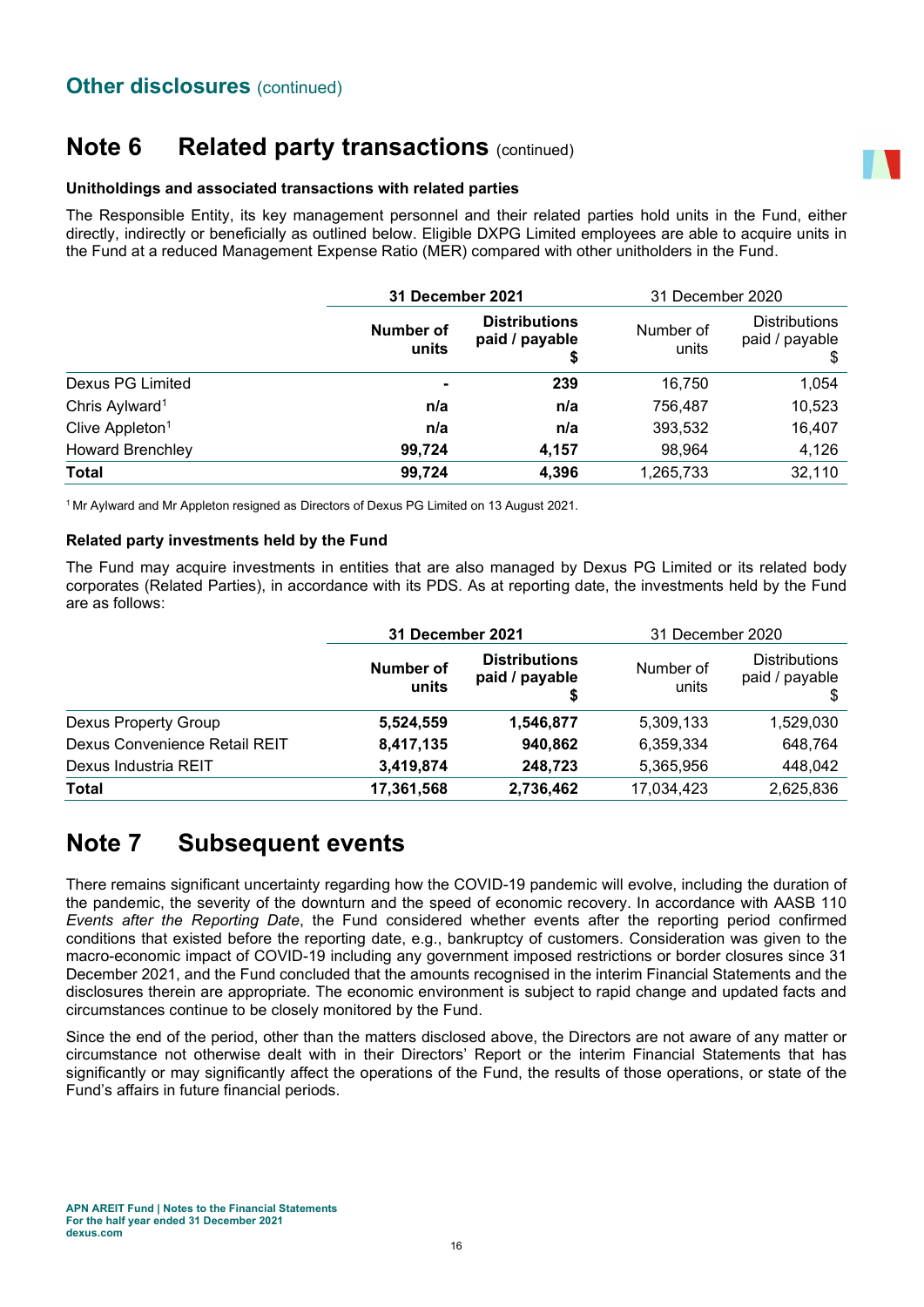## Directors' Declaration

In the Directors' opinion:

- a) The interim Financial Statements and Notes set out on pages 6 to 16 are in accordance with the Corporations Act 2001, including:
	- (i) complying with Australian Accounting Standards, the Corporations Regulations 2001 and other mandatory professional reporting requirements; and
	- (ii) giving a true and fair view of the Fund's financial position as at 31 December 2021 and of its performance for the half year ended on that date.
- b) There are reasonable grounds to believe that the Fund will be able to pay its debts as and when they become due and payable.

This declaration is made in accordance with a resolution of the Directors.

Geoff Brunsdon AM

Chair

23 February 2022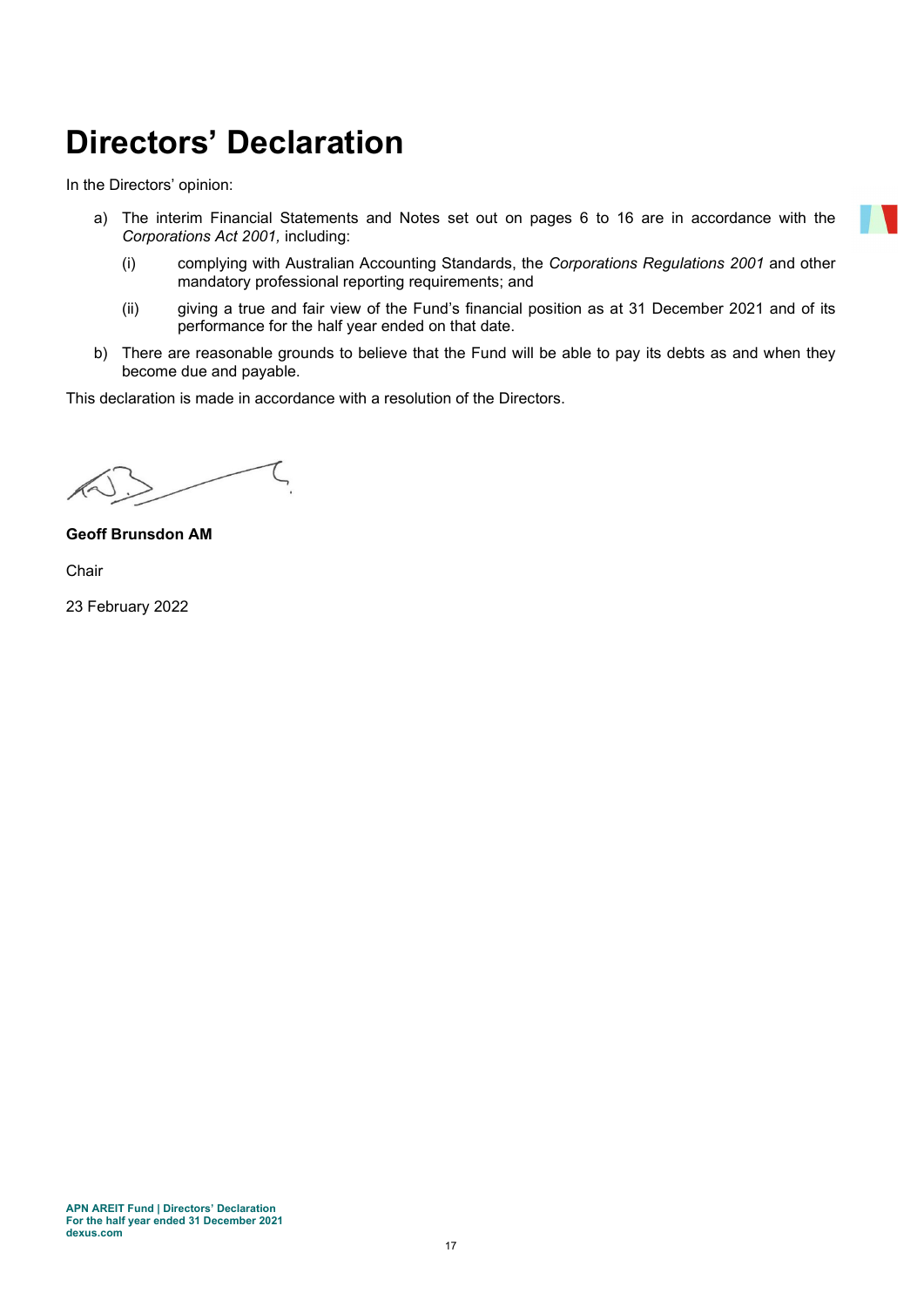

### Independent auditor's review report to the unitholders of APN AREIT Fund

#### **Report on the half-year financial report**

#### **Conclusion**

We have reviewed the half-year financial report of APN AREIT Fund (the Fund) which comprises the statement of financial position as at 31 December 2021, the statement of comprehensive income, statement of changes in equity and statement of cash flows for the half-year ended on that date, significant accounting policies and explanatory notes and the Directors' declaration of Dexus Asset Management Limited (the Responsible Entity).

Based on our review, which is not an audit, we have not become aware of any matter that makes us believe that the accompanying half-year financial report of the Fund does not comply with the *Corporations Act 2001* including:

- 1. giving a true and fair view of the Fund's financial position as at 31 December 2021 and of its performance for the half-year ended on that date
- 2. complying with Accounting Standard AASB 134 *Interim Financial Reporting* and the *Corporations Regulations 2001*.

#### **Basis for conclusion**

We conducted our review in accordance with ASRE 2410 *Review of a Financial Report Performed by the Independent Auditor of the Entity* (ASRE 2410). Our responsibilities are further described in the *Auditor's responsibilities for the review of the half-year financial report* section of our report.

We are independent of the Fund in accordance with the auditor independence requirements of the *Corporations Act 2001* and the ethical requirements of the Accounting Professional & Ethical Standards Board's APES 110 *Code of Ethics for Professional Accountants (including Independence Standards)* (the Code) that are relevant to the audit of the annual financial report in Australia. We have also fulfilled our other ethical responsibilities in accordance with the Code.

#### **Responsibilities of the Directors of the Responsible Entity for the half-year financial report**

The Directors of the Responsible Entity (the Directors) are responsible for the preparation of the halfyear financial report that gives a true and fair view in accordance with Australian Accounting Standards and the *Corporations Act 2001* and for such internal control as the Directors determine is necessary to enable the preparation of the half-year financial report that gives a true and fair view and is free from material misstatement whether due to fraud or error.

PricewaterhouseCoopers, ABN 52 780 433 757

Liability limited by a scheme approved under Professional Standards Legislation.

One International Towers Sydney, Watermans Quay, Barangaroo, GPO BOX 2650, SYDNEY NSW 2001 T: +61 2 8266 0000, F: +61 2 8266 9999

Level 11, 1PSQ, 169 Macquarie Street, Parramatta NSW 2150, PO Box 1155 Parramatta NSW 2124 T: +61 2 9659 2476, F: +61 2 8266 9999